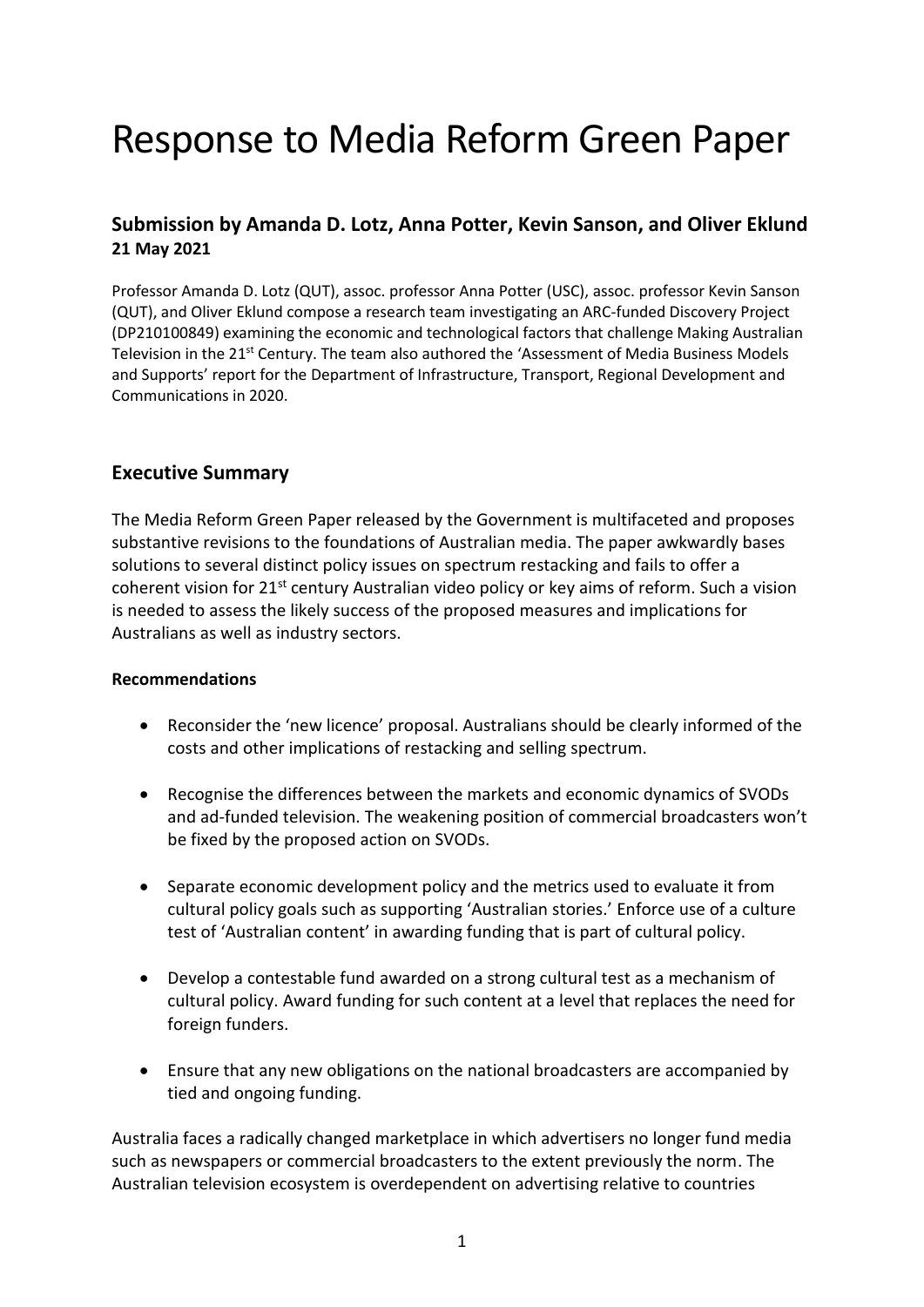worldwide (see Figure 1), while broader changes in the global industry have increased pressure to produce content with only limited Australian specificity. The growing reliance of the Australian television industry on funding from outside of Australia - typically a third of budgets, but as much as two-thirds of budgets for high-end drama - also leads content produced in Australia to limit or eliminate its Australian specificity.

The Media Reform Green Paper claims 'Media Reform' as its goal but focuses on altering spectrum without raising the substantive consequences of this change for Australians nor providing a compelling argument for its need. The Paper misconstrues the dynamics of the video market in crucial ways. It proposes a solution (eliminate commercial broadcasters' license fee and local content requirements) unrelated to the problem (diminished advertiser spending in the sector due to superior alternative advertising tools). The Paper proposes major changes in Australian media policy without adequate evidence or justification, and by linking all reform to spectrum restacking.



### **Figure 1: Per Capital Television Revenue**

Source: Ofcom. 2017. International Communications Market Report 2017 (IHS Markit)

## **Extraordinary elimination of Australians' spectrum rights**

The question of spectrum policy at the core of this Paper warrants its own discussion and debate distinct from the potential subsequent actions the report proposes.

The Media Reform Green Paper's core intervention proposes changing the licensing structure of Australian television broadcasting. This is an extraordinary change, and the Paper fails to address what is at stake for Australians in revising spectrum policy in the manner suggested. It presents no data to indicate how and why restacking is needed; potential buyers or the competitive interest in the spectrum intended to be sold; or the costs to be incurred by national broadcasters or Australians as a result of the restacking - all of which are crucial considerations. The offer of a 'new license' functions as a 'wolf in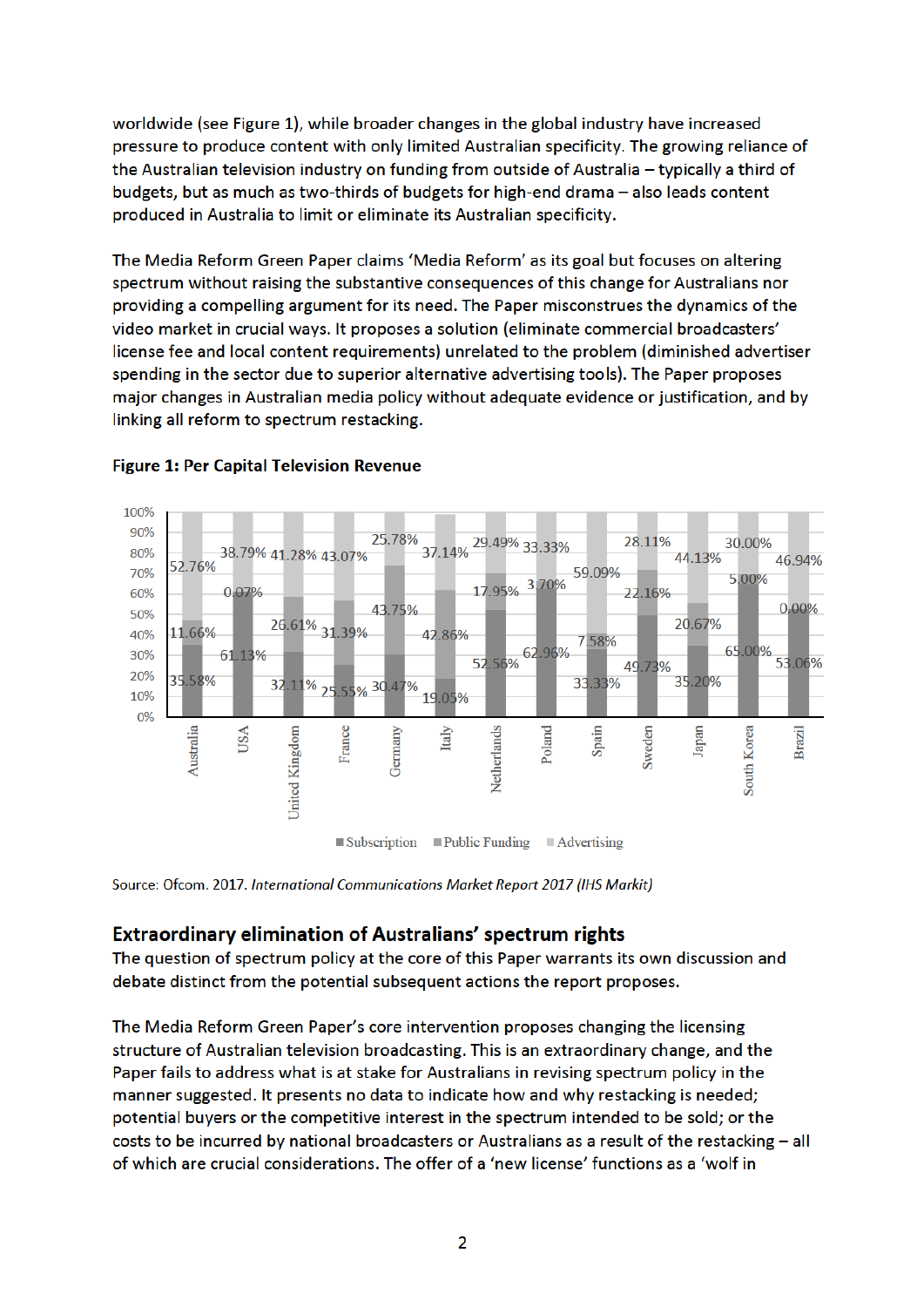sheep's clothing' in this report that claims to be about media reform but instead appears motivated by a desire to sell 'excess' spectrum.

The changes to broadcast licenses suggested in the Paper violate the principles of Australian broadcast policy. What the report frames as a 'tax' only became so in 2017, a rebranding of the license fee that was created as a mechanism by which broadcasters compensate the Australian people for the ability to use the electromagnetic spectrum (a public good). Without use of the spectrum, commercial broadcasters have no way to reach the audiences that they sell to advertisers. They do not own this spectrum. Rather broadcast policy has allowed them to use it in exchange for an annual fee (revised to the Commercial Broadcasting Tax in 2017) and expectations of service to the Australian people – for example through offering a minimum level of Australian programming. Legislators have substantially reduced the amount paid by broadcasters in recent years, lowering their contribution to public funds by half in 2013 to 4.5% of gross revenue, and by another quarter in 2016 (to 3.375%). Since 2020, no fees/taxes have been levied and instead \$41 million dollars have been rebated at the decision of the Minister.

This change to spectrum policy can reasonably be evaluated and debated, but the Paper fails to offer compelling argument for why the Australian people are no longer owed recompense for allowing commercial broadcasters to use their spectrum. Moreover, the Paper describes this 'tax' as 'burdensome' (p.11), a phrasing that captures the prioritisation of the position of commercial broadcasters over that of the Australian people. Remunerating Australians for broadcasters' access to a public good – access that enables broadcasters to accumulate millions in annual revenue – is not something burdensome to Australians.

The Paper does not use plain language to state the details most relevant to Australians: that the restacking and selling of spectrum involves a reduction of the free-to-air channels available to them. It is likely the case that fewer commercial channels are an economic necessity given declining advertiser spending. Australians with access to broadband now have more options to supplement free-to-air channels, which will help them replace lost service (albeit while requiring direct payment). However, access to broadband service varies considerably and grounds to mandate accessibility features (closed captioning; audio description) are more difficult for services non-reliant on use of a public good. Greater clarity on the implications of restacking for national broadcasters and the resulting diminishment of their service is needed, especially in light of reduced free-to-air commercial service.

## **Misperceived competitive forces and misaligned solutions**

The Paper discusses a haphazard mix of current issues such as approaches for ensuring local content and the challenges of funding media in the face of declining advertiser spending on print and commercial television. In this discussion, the Paper either misstates or misunderstands the core economic dimensions of how commercial broadcasters are challenged by the evolution of the advertising market. Two separate markets exist, one that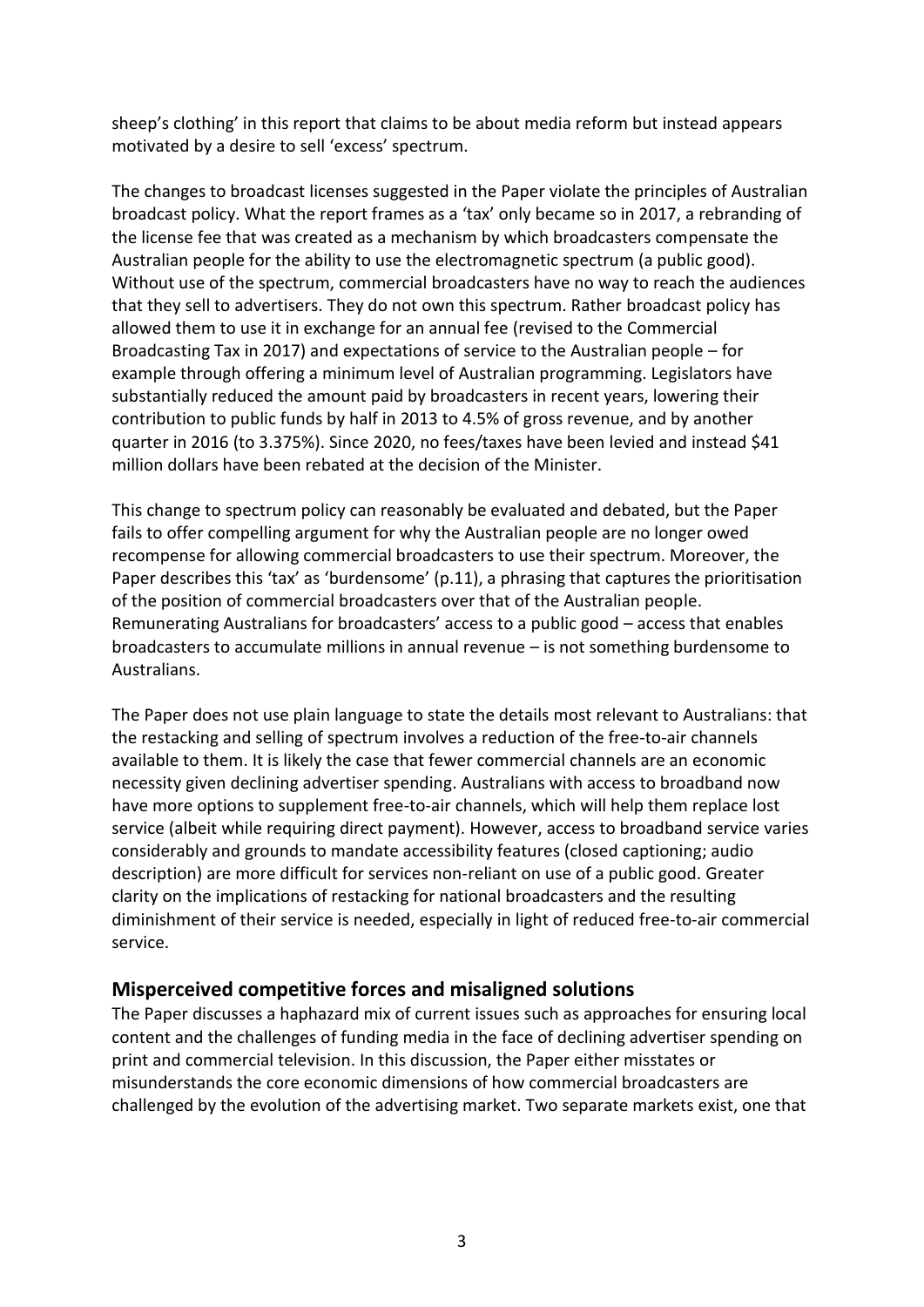sells attention for advertising dollars, another that sells access to video libraries to subscribers.<sup>1</sup>

As a result of this fundamental misperception, the proposal makes several claims about market dynamics that are patently false. In short, neither the license fee/tax nor SVODs are the core threat to the business of commercial broadcasters as constructed by the Paper. Rather, the development of new advertising technologies such as search and social media has provided advertisers with preferred tools for buying attention and led to their decreased spending on the attention offered by Australian commercial broadcasters.

As a result, the 'solution' of 'new licenses' does not align to the problems identified in the Paper. This problem/solution structure is like identifying too much traffic as a problem but proposing that everyone drive blue cars. Eliminating the compensation paid for use of a public good does not solve the problem of increased competition for advertiser spending from new and better advertising tools. There is no policy setting that can reverse what is fundamentally innovation within the advertising sector. The Paper's proposal reduces operational costs for commercial broadcasters, but fully at the expense of Australians and to the unwarranted benefit of corporations and shareholders.

# **Misclassification of SVODs**

1

The Green Paper does not specify a justification for placing content regulations on SVODs, ignores the key differences between SVODs and linear, ad-supported services, and proposes a mechanism of regulation fundamentally at odds with the business of global SVODs. The suggested imperative of harmonisation as the reason for introducing content regulations appears disingenuous given the Paper simultaneously reduces or eliminates requirements on commercial broadcast services and remaining provisions are hours-based rather than based on revenue (in other words, not in harmony). It is impossible to make or evaluate policy without understanding the purpose, but the approach to SVOD content obligations suggested has several flaws that are likely to result in poor policy measures.

Unlike advertiser-supported television, SVODs are part of a straightforward marketplace. They offer a service, and if the value of that service is suitable, viewers elect to pay for it. They do not use scarce publicly owned spectrum; they do not offer something to viewers in exchange for attention to be sold to advertisers; they do not select to make a scarce amount of content available at a particular time. This strongly distinguishes them from other audiovisual services available to consumers and upon which content obligations have been expected.

To date, millions of Australians have found value in the SVODs offered. The Media Content Consumption Survey finds 73% of Australians pay for one service, 48% two, and 28% three.<sup>2</sup> It is unclear why the government finds it necessary to dictate the features of the product

<sup>1</sup> Ramon Lobato and Amanda D. Lotz, June 2021. 'Beyond Streaming Wars: Rethinking Competition in Video Services,' *Media Industries Journal* (available by request); Amanda D. Lotz, Anna Potter, and Catherine Johnson, under review, available by request. 'Understanding the Changing Television Market: A Comparison of the Macroeconomy of the US, UK, and Australia,' *Convergence*.

<sup>&</sup>lt;sup>2</sup> Social Research Centre for the Department of Infrastructure, Transport, Regional Development and Communications, Nov. 2020. Figure 30 p.37.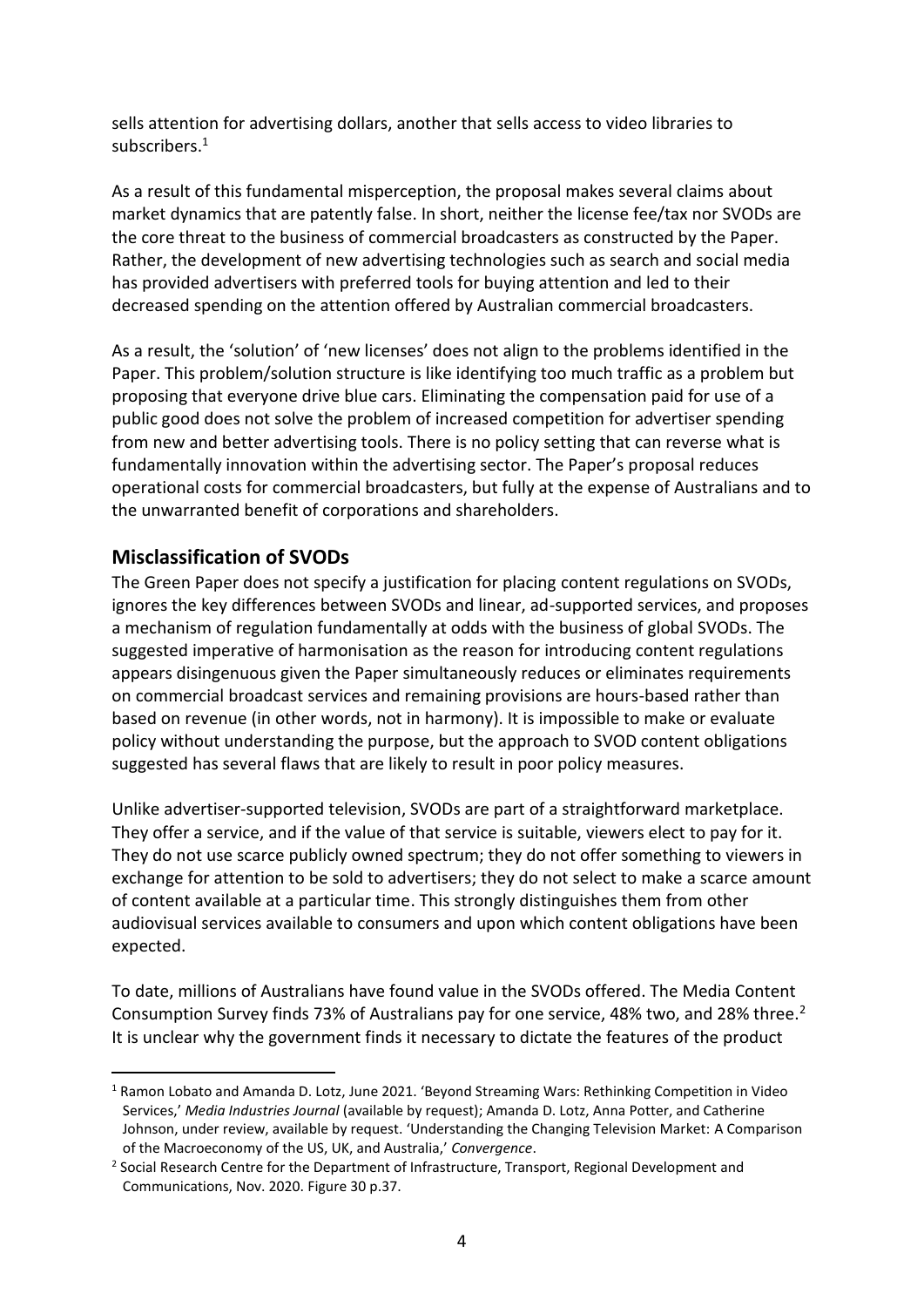these services offer. The government has not made content requirements of similar sectors such as video rental stores or cinemas. Rather, these entities similarly reliant on consumer payment have selected the media offered to consumers based on demand (willingness to pay).

### **Key risks**

### *Fewer services for Australians*

The proposed obligations ignore the reality that the value proposition of some services derives from curating and offering particular kinds of content. Many SVODs are global services available in Australia but based on global provision of a particular video product, not operating bespoke national services. The proposed obligations may make Australia too inhospitable to services based on offering specific types of content – Indian film, British detective series, arthouse cinema – which is arguably a disservice to Australians with a taste for such content that is unmet by linear providers.

#### *Locally produced but not Australian stories*

Developing locally meaningful content is contrary to the core function of global SVODs. Content produced in fulfilment of the proposed requirement would likely be designed to add value to a global subscriber base by appealing to audiences in multiple territories. As the next section explores, the suggested use of a 'passport' based definition of Australian content further increases this likelihood.

#### *Diminished value of local SVODs*

In suggesting a local production/acquisition requirement, the proposal fails to consider the risks that mandating Australian content on global services pose for the domestic services with less capital to spend on program libraries. A key part of the current value proposition offered by Stan is the distinction that comes from its inclusion of Australian content. For example, right now Stan and Netflix are complements (note they are the two mostsubscribed services).<sup>3</sup> If new rules force local content on Netflix, it becomes a stronger substitute. The market failure of Stan (a SVOD with a business aligned to offering Australian content) would be a far worse outcome for the availability of Australian stories than the Australian commissions this policy might encourage.

If the concern is ensuring production of more Australian content (itself more of an economic than cultural goal), then incentives or requirements should be targeted to Australian services. The worst-case scenario here for Australians is that global SVODs pull out of Australia and new services avoid the Australian market, reducing the choices available.

#### **Content funds not quotas**

Requiring all SVODs to produce levels of Australian content is a poor approach to achieving cultural goals due to poor alignment with the business model of global SVODs. Rather, if harmonisation of local content expectations and the production of 'Australian stories' are the goals, a more effective approach would be to require contribution to a contestable fund reliant on a strong cultural test. To achieve harmonisation, contribution to the fund should

1

<sup>&</sup>lt;sup>3</sup> Ibid. Figure 26, p. 36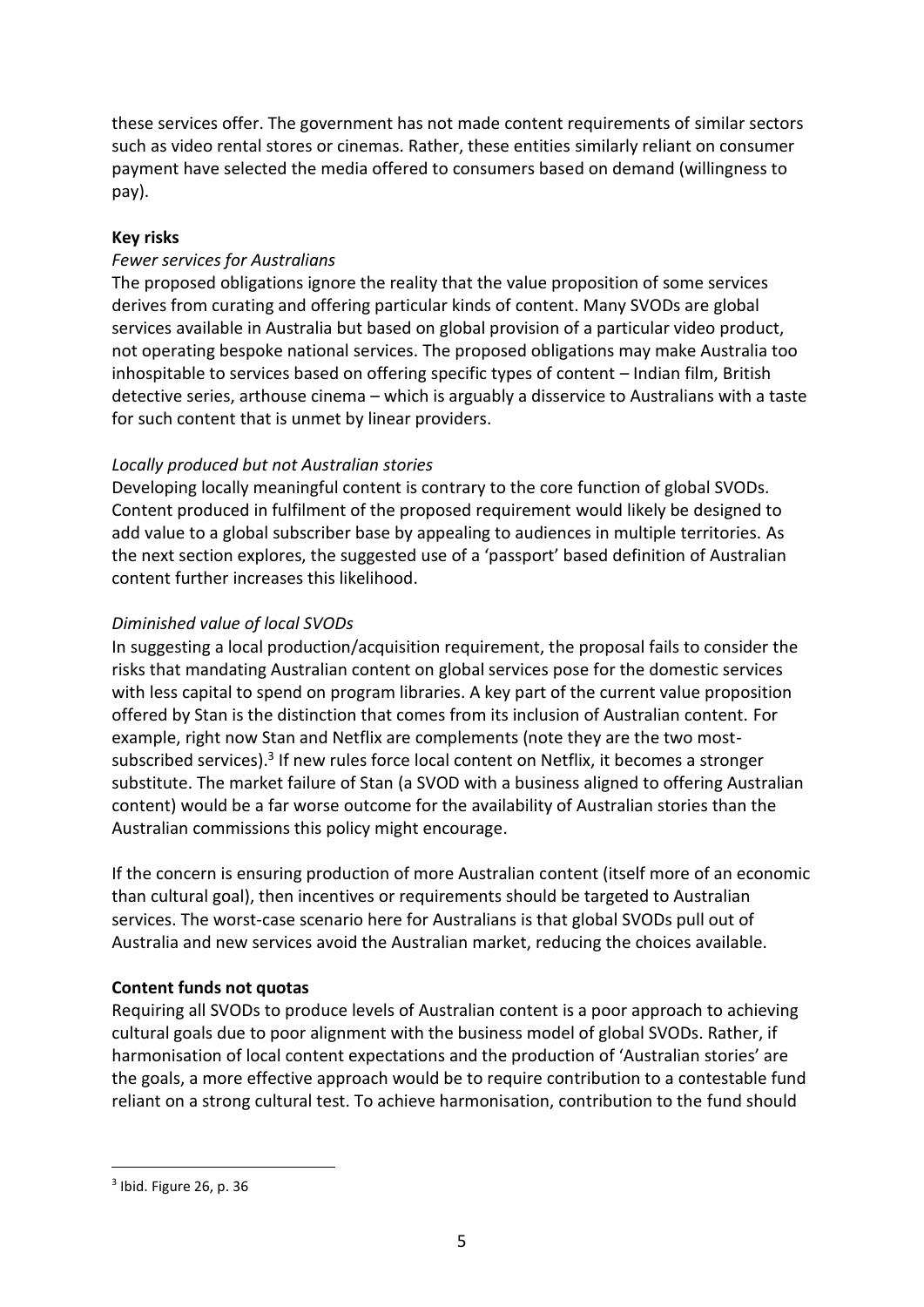be required of commercial broadcasters in light of loosened subquota expectations, and instead of Foxtel's NEDE requirement.

Imposing a levy or quota will likely have the consequence of making these services more expensive to Australians. Required contributions should be low enough to avoid discouraging subscription. Much of the challenge the Australian audiovisual ecosystem currently faces results from its low level of subscriber support compared to norms in other countries. The implications of this lower subscriber contribution make Australia's crisis more acute when combined with diminishing advertiser spending and decreased public spending that results from paused indexation on the national broadcasters' budgets (see Figure 1).

There is no explanation of the reasoning for the Paper's suggestion of 5% of revenue as a suitable mechanism, nor the logic of the 20% advocated in recent months by various screen industry advocacy bodies.<sup>4</sup> For reference, our estimates suggest that 5% of Netflix Australian revenues amount to roughly \$58 million dollars (\$16 standard monthly fee x 12 mo x 6m subs x .05). Current (2019/20) annual ABC drama spending was \$33 million and the combined commercial broadcasters spent \$61 million (see Figure 2). It is difficult to support an argument that a global service should spend substantially more on Australian content than individual domestic services do.



**Figure 2: ABC and Commercial FTA Drama Investment 2013/14-2019/20**

Source: Screen Australia, The Drama Report 2019/20, p. 23

<u>.</u>

If the paramount goals of policy are to harmonise across services and support Australian stories, requiring a standard percentage of gross revenue across commercial broadcasters, SVODs (including Stan and Binge), AVOD, and Foxtel be contributed annually to a contestable fund with an enforced culture test is an effective and efficient approach.<sup>5</sup> That

<sup>4</sup> MEAA, 'Screen creatives visit Canberra to call for action on local content' 16 Mar. 2021;

https://www.meaa.org/mediaroom/screen-creatives-visit-canberra-to-call-for-action-on-local-content/ <sup>5</sup> This research team does not believe harmonisation is an appropriate goal, as detailed in our 2020 'Supporting

Australian Stories on Our Screen' Options Paper,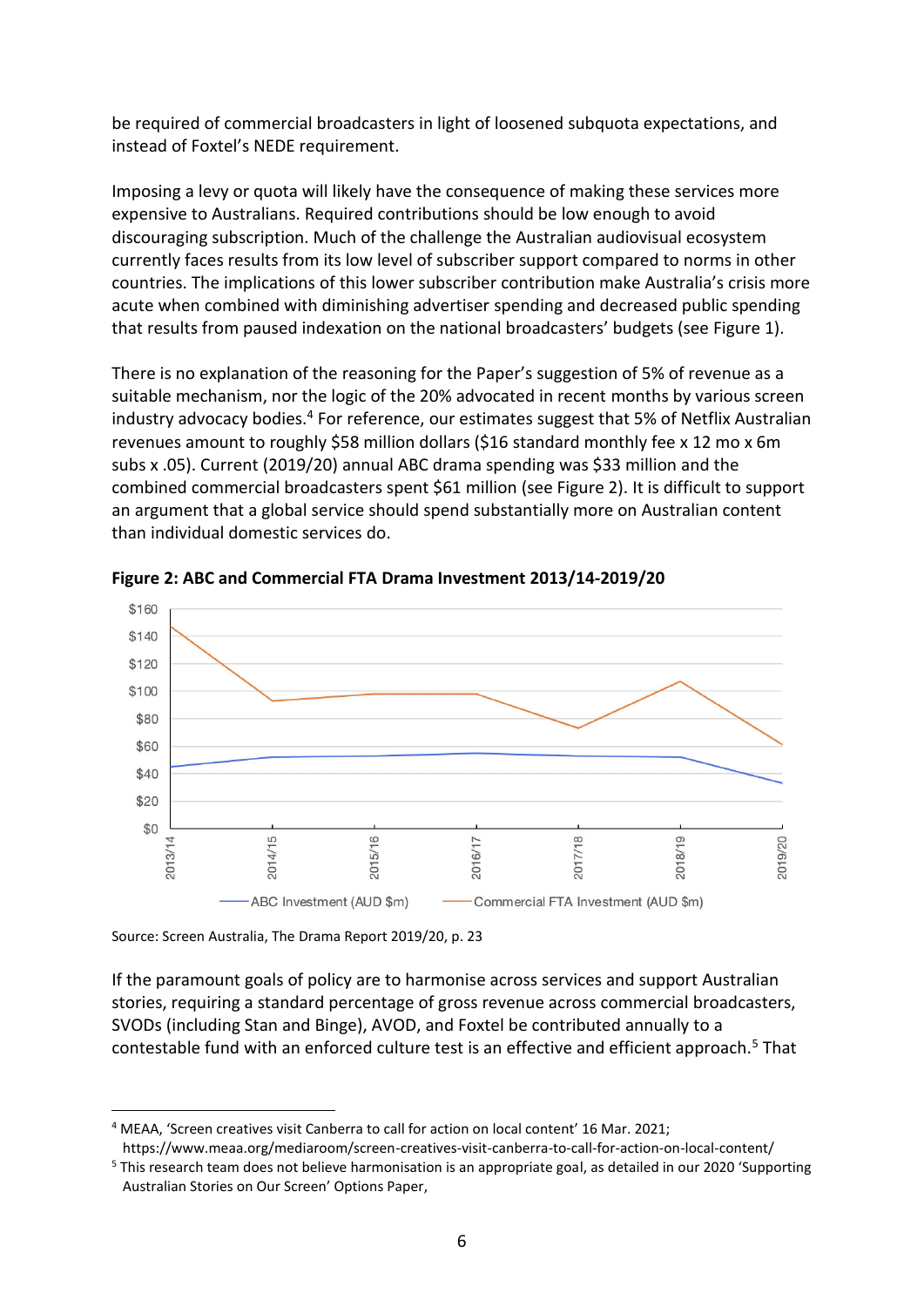percentage is likely not more than five percent. (The advantage of using gross revenue is that it disables 'creative accounting' that reduces the base, but by nature it is a very high figure that does not account for the substantial costs of these businesses; two percent might be appropriate assuming the Commercial Broadcasting Tax stays in place at 3.375%). These entities, as well as the national broadcasters, would be eligible to commission content supported by the fund as well. (Local content quotas should remain on commercial broadcasters unless they purchase their spectrum).

## **Inadequate definition of 'Australian Content'**

The Paper refers to the achievement and delivery of social, cultural and economic policy outcomes – including the availability of Australian stories on television screens. But the Paper proposes a definition of 'Australian content' for SVODs that is reliant on the nationality of creatives, and such a definition does not guarantee the cultural outcome of 'Australian stories' highlighted as a key aim in the paper.

Inconsistent and poorly tuned criteria of 'Australian' content is an existing problem with policy structures (Broadcasting Services Act and its 'creative elements test' and Screen Australia Act) that this moment of media reform should address. Two categories of definitions exist:

Category 1 – Nationality of creatives ('passport rules')/location of production – This category, which is the foundation of the Broadcasting Services (Australian Content and Children's Television) Standards 2020, is used when classifying content as Australian for quota purposes. It relies exclusively on the nationality of those with creative control of the content. However, the nationality of key creative practitioners does not guarantee the telling of Australian stories, and passport holders need not even be working in Australia. In practice, this definition prioritises the employment of Australian citizens and residents in screen production activity, not the telling of Australian stories. Production in Australia is also often used as a criterion. Like passports, using location of production aligns to economic development priorities rather than cultural policy as set forth in BSA 3.1(e, ea).

Category 2 – Subject matter – For Producer Offset eligibility, Screen Australia includes consideration of whether a production has 'significant Australian content'. However, access to the offset is based on five criteria, only one of which emphasises 'the subject matter of the film'. The remaining criteria pertain to place of production, passports, and budgets. None of these criteria adequately safeguards cultural or social outcomes; all could apply to production activity with little or no specific relevance to Australian audiences.

<u>.</u>

https://www.communications.gov.au/sites/default/files/submissions/sass-amanda-d.-lotz-anna-potter-andkevin-sanson.pdf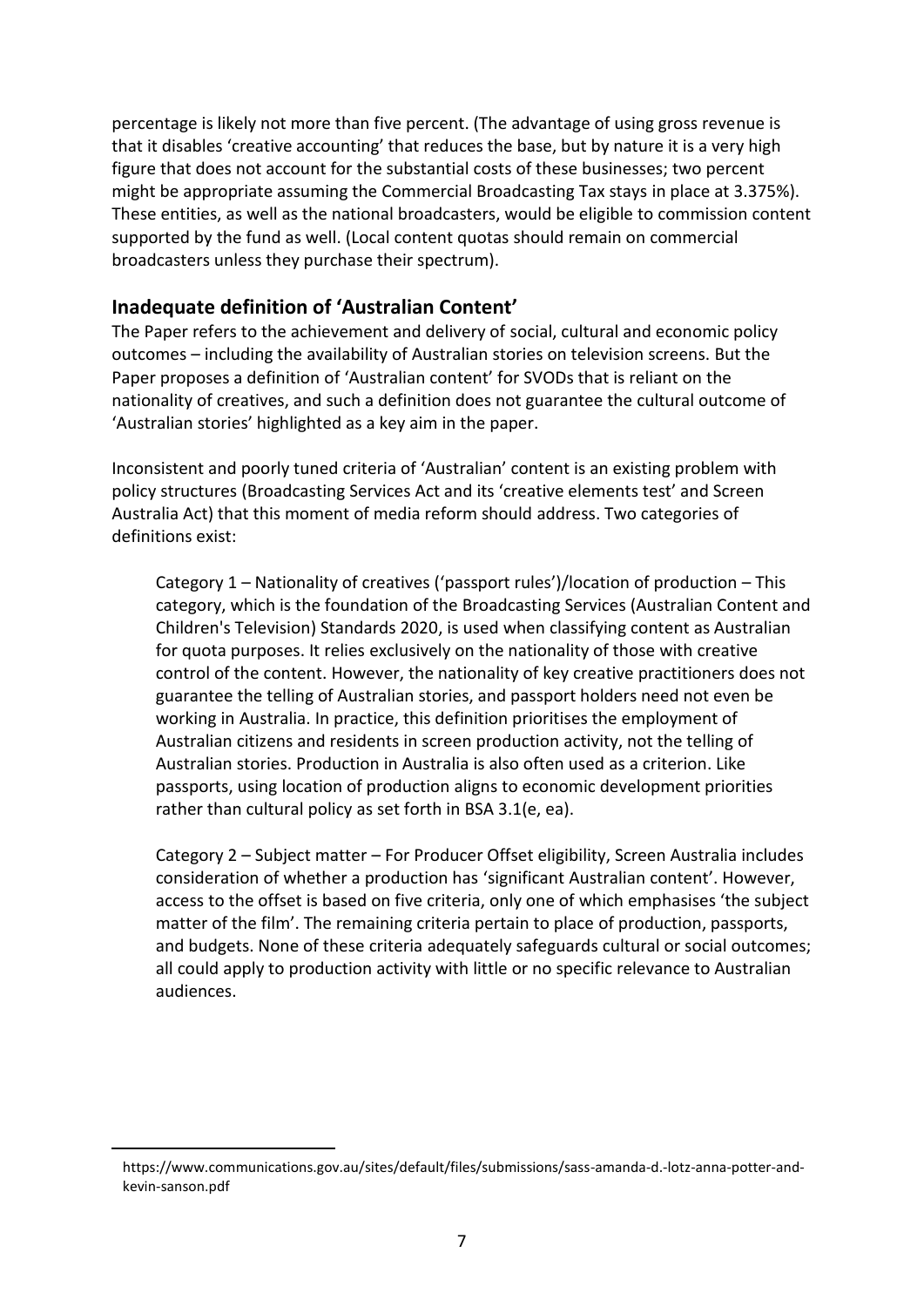Screen Australia's direct funding supports currently use yet different criteria, while the Australian Children's Television Foundation 'encourages' 'an Australian voice and point of view.'<sup>6</sup> The Screen Australia Act of 2008 suggests a 'culture test' to receive direct funding: 'In an environment where the Producer Offset provides the primary means of Government support for projects with commercial potential, Screen Australia's investment and slate management principles are governed by its enabling legislation, the *Screen Australia Act 2008*, to: *ensure the development of a diverse range of Australian programs that deal with matters of national interest or importance to Australians, or that illustrate or interpret aspects of Australia or the life and activities of Australian people*'*.* 7

Reviewing the titles funded by Screen Australia suggests this culture test is not being consistently applied. Rather, as Screen Australia acknowledges, 'commercial potential' also plays a role in funding decisions. This works to the detriment of richly Australian content that is less likely to enjoy commercial success internationally because of its Australian specificity.

We raise this critique because the Green Paper sets forth the current norm of Screen Australia direct funding as a model for its proposed 'CAST' fund and because the Paper repeatedly claims 'making Australian stories available on our television screens' as a key intent of reform. Without definitions of 'Australian content' that are more sophisticated than the passport status of those with creative control or location of production, new rules will not have the intended outcome.

Of the criteria for demarcating 'Australian stories', nationality and production locationbased definitions prioritise economic goals; they can accomplish cultural goals, but do not do so reliably. Subject matter criteria, particularly use of a 'culture test', more reliably achieve both economic and cultural goals. However, in current policy, subject matter is one of multiple criteria and inessential to funding (at least in the Producer Offset, which Screen Australia defines as a support for projects with commercial potential).<sup>8</sup> In the direct funding support for which a culture test seems to exist, it is not used as a requirement. For reference, the Producer Offset has been the dominant source of support for Australian television drama; since 2013, it has accounted for an average of 59% of combined federal funding or offset awarded in support of Australian television.

Rather than building on current flawed designations that do not guarantee cultural goals, policy reform should allocate some funding explicitly for deeply Australian content by enforcing a culture test as a requirement to obtain the highest funding levels. The definition should require stories to represent or reflect Australian cultural identity – in any of its

<u>.</u>

<sup>6</sup> The Children's Television Standard 6 required children's television to be 'appropriate for Australian children'. Although ACMA had not rigorously enforced Standard 6 for some time, the demise of the CTS removes an important cultural safeguard for Australian children's television.

<sup>7</sup> From Screen Australia's website (https://www.screenaustralia.gov.au/funding-andsupport/television/production/general-tv-svod-production)

<sup>&</sup>lt;sup>8</sup> It is difficult to evaluate the effectiveness and efficiency of the Producer Offset because unlike screen agencies elsewhere, Screen Australia will not reveal the titles supported.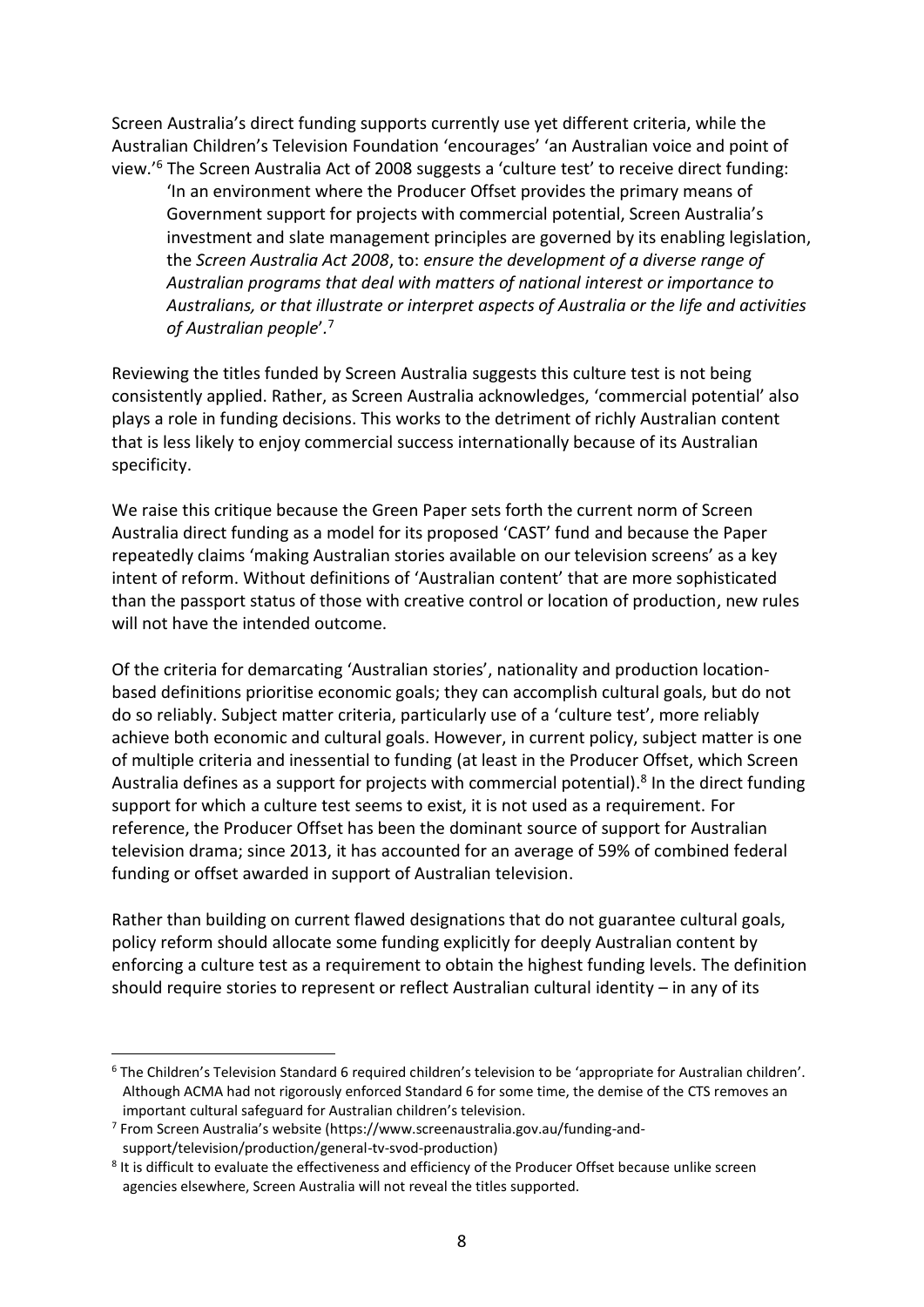diverse forms – and situate Australian audiences in their specific cultural and geographic contexts.

Moreover, new higher levels of funding need to be made available for this deeply Australian content that is disincentivised by industry norms that presume culturally specific content is harder to sell outside of Australia. Currently, Australian drama relies on foreign investors for an average of one-third of production budgets (though our interviews with producers indicate that figure may be closer to two-thirds for high-end drama). Creatives face pressure to diminish the Australian specificity of their projects in order to achieve necessary foreign investment. In order to create richly Australian stories, government must provide funding equivalent to foreign investment. Requiring the input of foreign money to create the budget forces creatives to be accountable to the foreign audience.

The current proposal risks failing to support Australian stories and merely offering industry support. The market drive for international sales discourages the development of 'Australian stories' advocated by the Green Paper. Stories with cultural specificity require higher levels of domestic support than currently possible. Producers recount changes to Australian specificity required to secure foreign funding and have internalised the need to only tell stories about Australians that will make sense to audiences around the world. Not all Australian production can or should meet the standards of a strong culture test, but the reliable existence of some deeply Australian stories requires tiered funding that supports some projects that prioritise Australian viewers over international audiences.

## **Critical supports underdeveloped**

Separate from the primary question of spectrum reallocation, the report raises several other major policy issues. These are underdeveloped and are based on many unknowns (will the restacking go forward; what kind of revenue will result; what amount of revenue will flow to funds). Many of these policy areas require attention irrespective and independent of a fully considered assessment of adjustments to spectrum policy and its consequences.

For instance, local content quotas are a core component of Australian broadcast policy. They ensure that commercial broadcasters that earn considerable revenue from using Australia's spectrum compensate Australians by providing service in the public good. The suggestion of removing the quotas from the 'multichannels' disrupts existing cultural policy. The current dynamics – in which commercial broadcasters prioritise their 'main' channel and use multichannels to service more specific audience niches should not be presumed as fixed. Local content quotas on all commercial channels are warranted. It is also unclear what channels will remain after restacking.

The proposed funds, CAST and PING, suggest a useful rethinking of policy in a way that may better achieve goals given the dynamics of the  $21<sup>st</sup>$  century. The fund suggested by this submission might align with the CAST fund and contribute annual funding that improves its sustainability. The Paper is very thin on details about these funds, and their success in policy terms hinges critically on details. The Paper does not suggest the percentage of revenues that these funds would receive, which is critical to evaluating the quid pro quo suggested by the Paper. Further, the makeup and selection of the fund managers are crucial details, as are the independence of the funds – and their managers – from economic development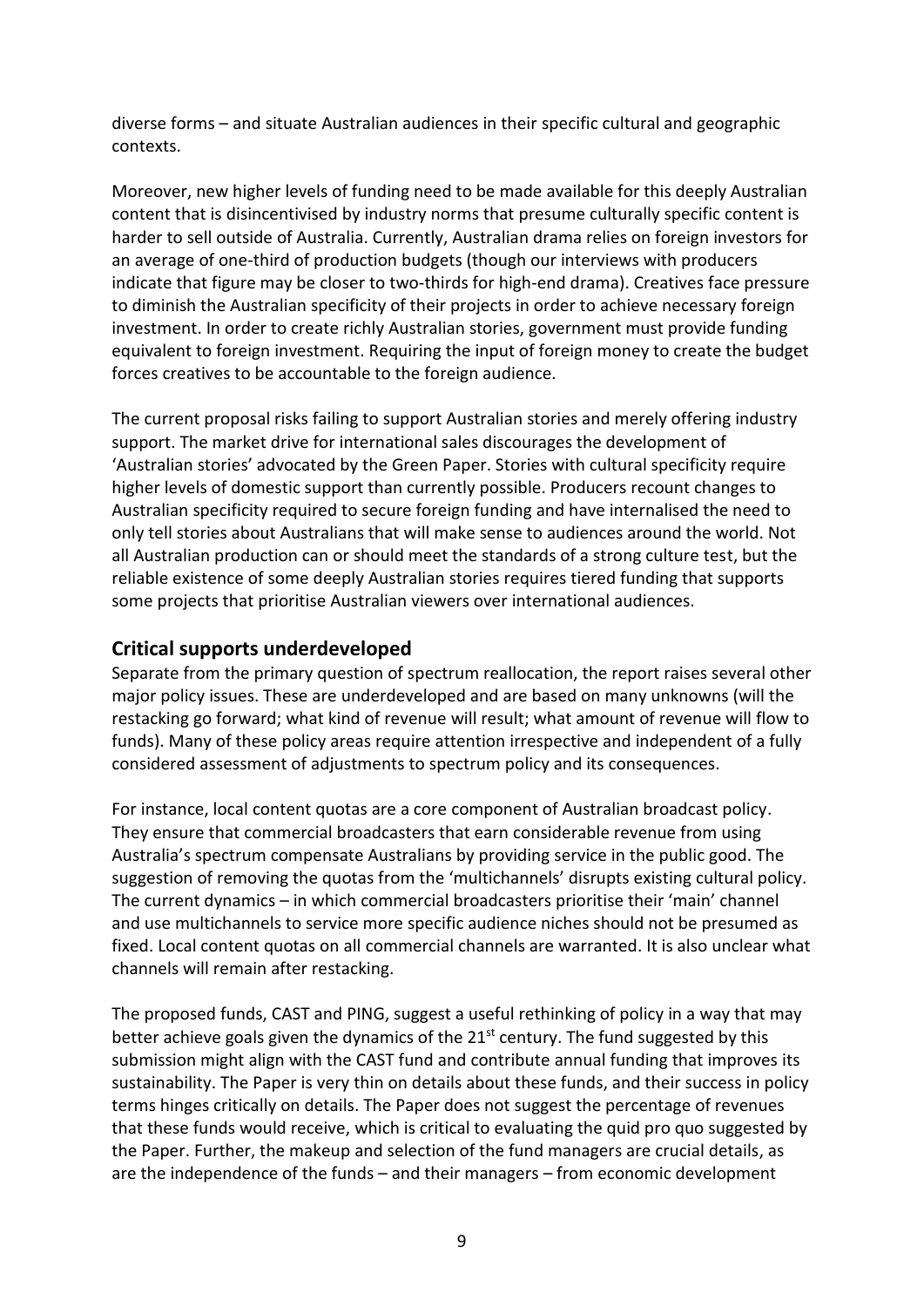advocacy. Their operation would also require a degree of transparency currently lacking in the sector's supports. To be clear, these funds should serve the Australian people as measured through metrics of cultural value, not be operated to serve Australian industry, nor be measured through economic metrics. Creating such funds is part of a solution, but unlikely to fix the structural problems facing commercial media (either print or broadcasting and particularly in regional and remote Australia).

Additionally, it is crucial to point out that significant negative consequences are likely to result from creating new expectations of the national broadcasters, as the Paper proposes, without attached funding, particularly in a context in which funding freezes have already challenged budgets. Creating an unfunded mandate that requires particular content of the ABC without dedicated and reliable funding poses real risks to the organisation's ability to fulfill the many equally important expectations made of it. Any such new obligations must have adequate tied and ongoing funding.

It is the case that the ABC is a strong provider of Australian content even without quotastyle requirements and that the ABC has been the dominant producer of adult drama and children's programming relative to any single provider since 2012 (excepting soap operas, and except in 2018).<sup>9</sup> Figure 3 shows, excluding the two daily soaps, the three commercial broadcasters currently produce the same number of hours as the national broadcasters). The commercial broadcasters' contribution has been declining while the national broadcasters (mostly just the ABC) has trended slightly up.



**Figure 3: Hours of Australian Drama (daily soaps excluded), 2009–2019**

Source: Screen Australia, Drama Report 2009–2020

However, it is also the case that the replacement of subquota requirements on commercial broadcasters with the points system of the 2020 Broadcast Services Standards creates new risks of drastically diminished Australian drama availability and may leave only the ABC, SBS, and Stan with a business strategy that supports commissioning Australian drama.

1

<sup>&</sup>lt;sup>9</sup> Potter and Lotz, under review; draft available upon request.